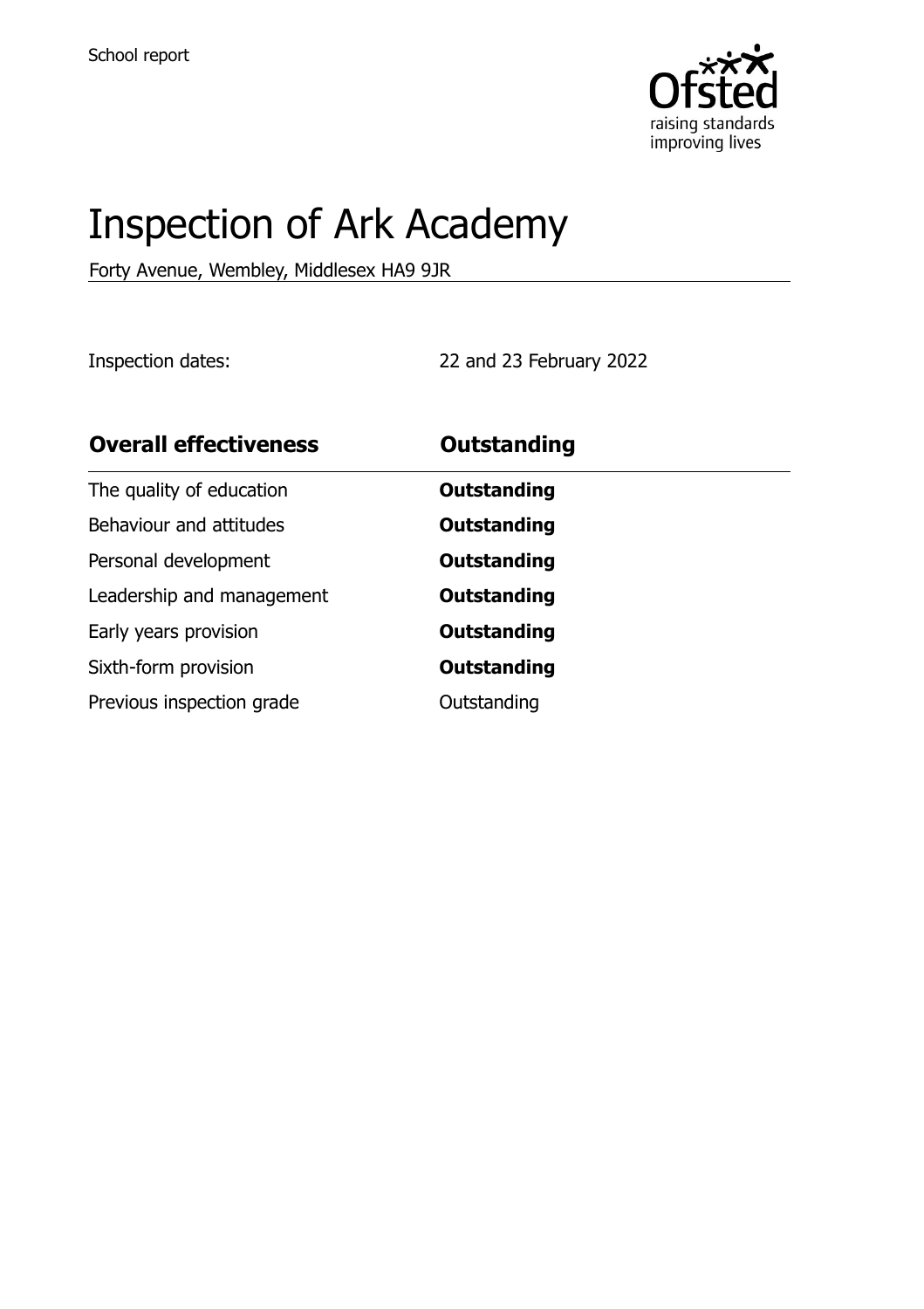

# **What is it like to attend this school?**

Pupils relish coming to this school. From Nursery through to the sixth form, pupils are taught to be caring, polite, hard-working and motivated members of society. This culture runs like a golden thread throughout this large school. Staff are ambitious for pupils to excel. Pupils strive to meet these expectations, knowing that staff are there to support them every step of the way. Pupils are happy and kept safe.

Ensuring that all pupils achieve their full potential is a goal shared by all who work here. Leaders provide a broad range of subjects for pupils to study. Expert teachers make sure that pupils remember the key ideas that they need to know. A deeprooted sense of equality underpins leaders' aims. All pupils, regardless of starting point, have the same access to a rich and demanding curriculum. Pupils achieve exceptionally well and are inspired to be successful. For example, younger pupils are keen to achieve the 'megastars' award, while older students aspire to study at top universities.

Leaders have high expectations for behaviour. Pupils know what is expected of them and lessons are calm and studious. Pupils manage their own behaviour well, including in corridors and on the playground. Bullying rarely happens, but if it does teachers deal with it effectively.

### **What does the school do well and what does it need to do better?**

Leaders have a clear vision to provide pupils with an excellent education. This vision is shared by staff, who are proud to make a difference to pupils' lives. Leaders have designed a curriculum that is broad and rich in knowledge. This starts in the early years and continues all the way through to the sixth form. In all subjects, pupils are equipped with the knowledge and skills that they will need to be successful in the future.

Teachers are experts in their subjects. They apply their expertise to make sure that pupils remember key knowledge with fluency. Pupils increase their understanding in logical, manageable steps. This is because teaching routinely breaks down complex ideas into smaller chunks. Understanding and using subject-specific vocabulary is an expectation in all curriculum areas. In science, for example, pupils learned and practised using the correct terminology to explain how vaccinations work. Pupils applied their understanding to debate how accurately the media depicts information about vaccinations.

Staff use assessment well to support them teach the curriculum. Beginning in the early years, staff focus on finding out what children know and can do, and what they need to learn next. This approach continues in the primary and secondary phases, where staff pinpoint gaps in pupils' knowledge and then focus their teaching on filling these gaps. For instance, in the sixth form, regular quizzes provide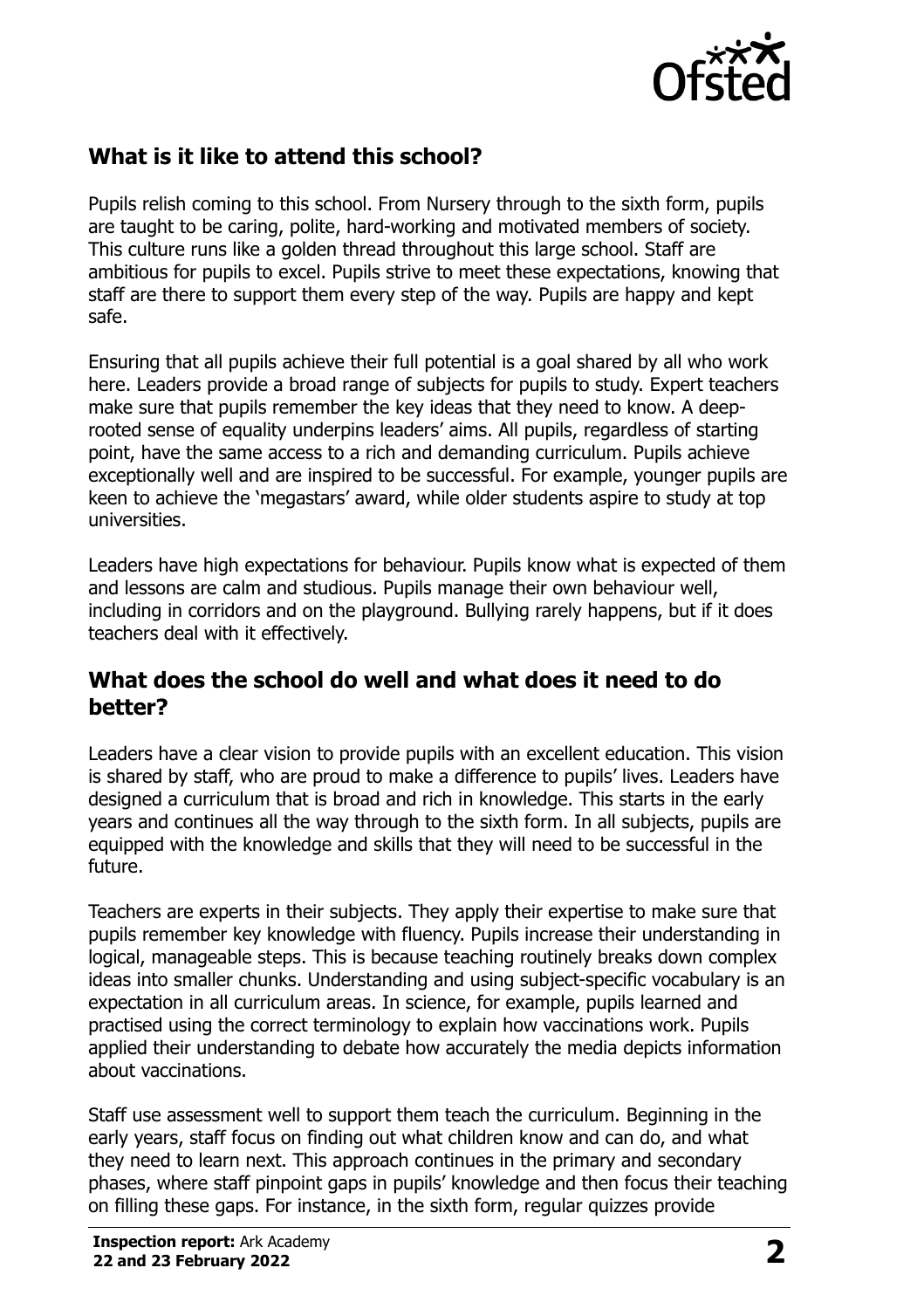

teachers with helpful information on students' misconceptions, which are then promptly addressed.

Reading is a priority throughout this school. No time is wasted when children join the early years. Children benefit from plentiful opportunities to both practise reading and listen to stories. Staff's expertise in teaching early reading means that the ambitious phonics programme is followed consistently. This includes making sure that pupils practise reading with books that match the sounds they know. Pupils quickly become fluent, confident readers. Leaders also encourage a love of reading and pupils were keen to talk about their favourite books and authors.

Pupils with special educational needs and/or disabilities access the full curriculum. This is because, in all phases of the school, these pupils receive excellent support. Staff know pupils and their individual needs well. They tailor lessons to meet pupils' specific needs, with additional well-targeted support from teaching assistants when needed.

Excellent professional relationships between pupils and staff underpin the calm environment around the school. Pupils have a really positive attitude to their learning. Their determination to succeed shines through. Leaders support pupils to manage their own behaviour well. This means that they, and their peers, can focus on their learning. This is in no small part due to leaders' consistent approach to teaching what positive behaviour looks like, right from the start of early years. Using consistent language and strategies, staff help children to understand boundaries, recognise feelings and resolve disagreements. Children quickly learn to follow routines and regulate their own behaviour themselves. This provides an excellent basis for leaders' work to promote high standards of behaviour throughout the school.

The provision for personal development aims to embody the school's 'civitas' motto of working hard and being kind. Personal, social, health and economic (PSHE) education is carefully planned and comprehensive at each stage of the school. Pupils learn about healthy friendships and relationships. They learn to respect people with beliefs and backgrounds different to their own. Democracy is not only taught, but pupils are encouraged to put it into practice, for instance by electing school council members. Sixth-form students lead year-group briefings, and are encouraged to volunteer around the school. Leaders also seek and act on pupils' views on how the PSHE curriculum could be strengthened further. A comprehensive careers programme means that pupils receive impartial advice about life beyond school.

Staff know that leaders listen to their views and consider their workload. Staff appreciate training opportunities within school and from the trust. They also enjoy opportunities to develop their expertise by working in and leading on trust-wide network groups.

Leadership throughout the school is focused on achieving the best outcomes for pupils. Governance too is a strength. Governors and trustees are knowledgeable. They offer leaders support, but also are ready to challenge when necessary.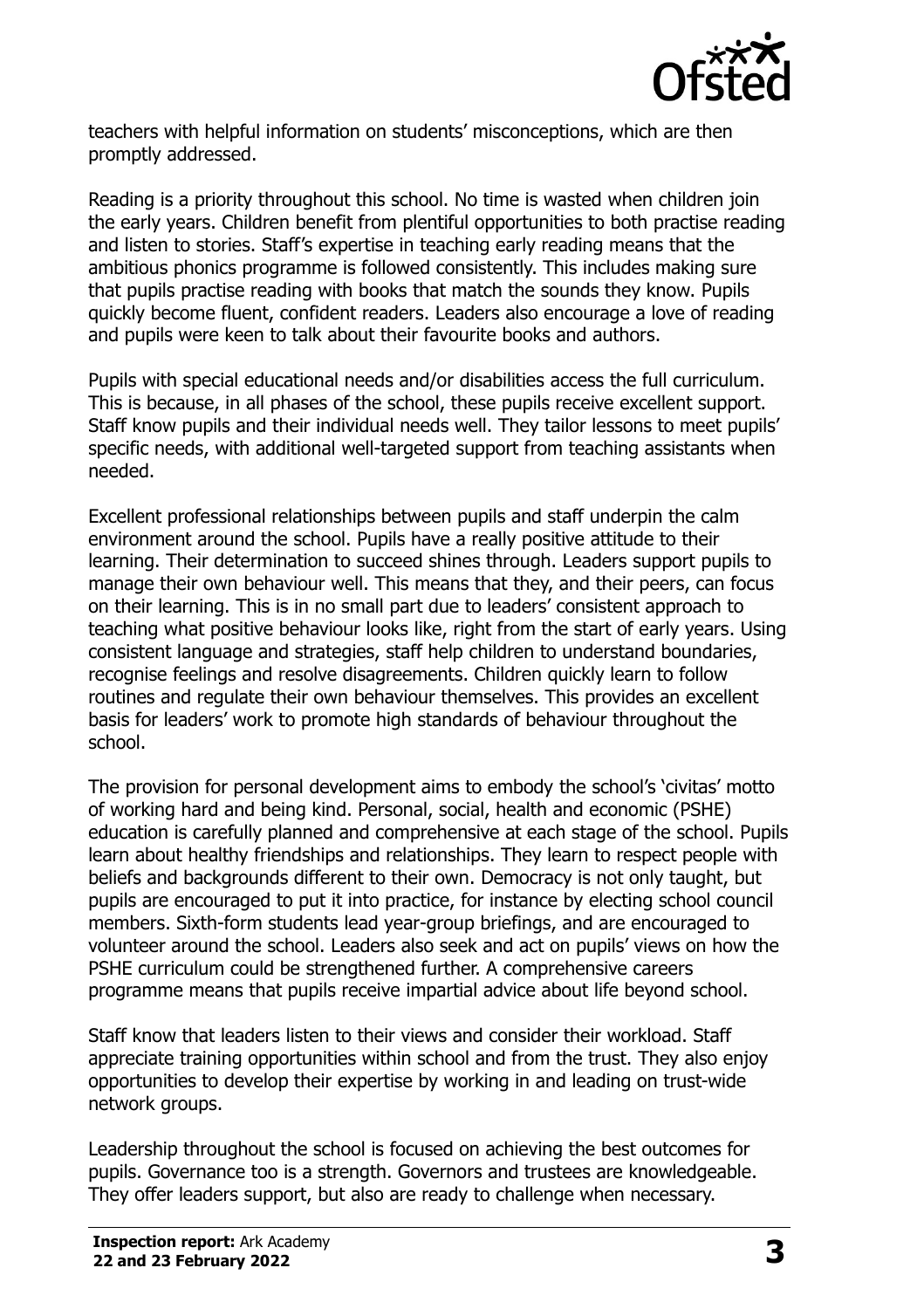

# **Safeguarding**

The arrangements for safeguarding are effective.

Staff receive regular safeguarding training. They are aware of local issues that may affect pupils and they are alert to signs that pupils may have problems. Staff know how to report their concerns and leaders record these accurately. Leaders monitor individual cases carefully, and when needed make timely referrals to outside agencies. Leaders have effective procedures in place to deal with situations involving peer-on-peer abuse.

Pupils are taught how to keep themselves safe, both physically and online. Pupils know who to speak to if they have concerns and they trust staff to respond appropriately.

#### **How can I feed back my views?**

You can use [Ofsted Parent View](http://parentview.ofsted.gov.uk/) to give Ofsted your opinion on your child's school, or to find out what other parents and carers think. We use information from Ofsted Parent View when deciding which schools to inspect, when to inspect them and as part of their inspection.

The Department for Education has further quidance on how to complain about a school.

If you are the school and you are not happy with the inspection or the report, you can [complain to Ofsted.](http://www.gov.uk/complain-ofsted-report)

### **Further information**

You can search for [published performance information](http://www.compare-school-performance.service.gov.uk/) about the school.

In the report, '[disadvantaged pupils](http://www.gov.uk/guidance/pupil-premium-information-for-schools-and-alternative-provision-settings)' refers to those pupils who attract government pupil premium funding: pupils claiming free school meals at any point in the last six years and pupils in care or who left care through adoption or another formal route.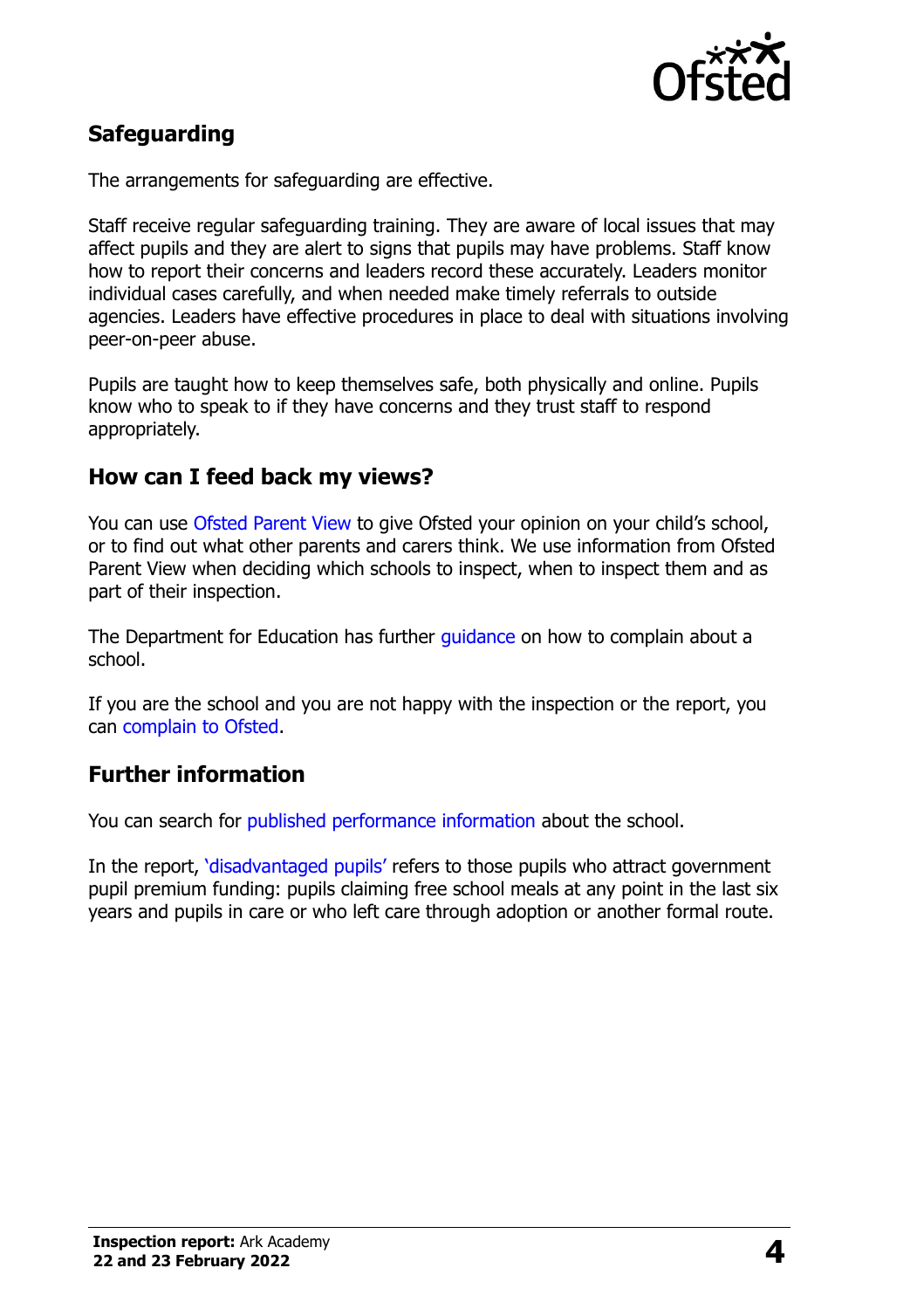

# **School details**

| Unique reference number                            | 135600                                                                |
|----------------------------------------------------|-----------------------------------------------------------------------|
| <b>Local authority</b>                             | <b>Brent</b>                                                          |
| <b>Inspection number</b>                           | 10212897                                                              |
| <b>Type of school</b>                              | All-through                                                           |
| <b>School category</b>                             | Academy sponsor-led                                                   |
| Age range of pupils                                | 3 to 18                                                               |
| <b>Gender of pupils</b>                            | Mixed                                                                 |
| <b>Gender of pupils in sixth-form</b><br>provision | Mixed                                                                 |
| Number of pupils on the school roll                | 1,649                                                                 |
| Of which, number on roll in the<br>sixth form      | 307                                                                   |
| <b>Appropriate authority</b>                       | Board of trustees                                                     |
| <b>Chair of trust</b>                              | <b>Paul Marshall</b>                                                  |
| <b>Principal</b>                                   | Delia Smith                                                           |
| Website                                            | www.arkacademy.org                                                    |
| Date of previous inspection                        | 24 and 25 November 2010, under<br>section 5 of the Education Act 2005 |

# **Information about this school**

- The school uses three registered alternative providers.
- Careers guidance meets the requirement of the Baker Clause. This means that pupils in Years 8 to 13 receive information about the full range of education and training options open to them. This includes opportunities for a range of education and training providers to speak to pupils about technical education qualifications and apprenticeships.

#### **Information about this inspection**

The inspectors carried out this inspection under section 5 of the Education Act 2005.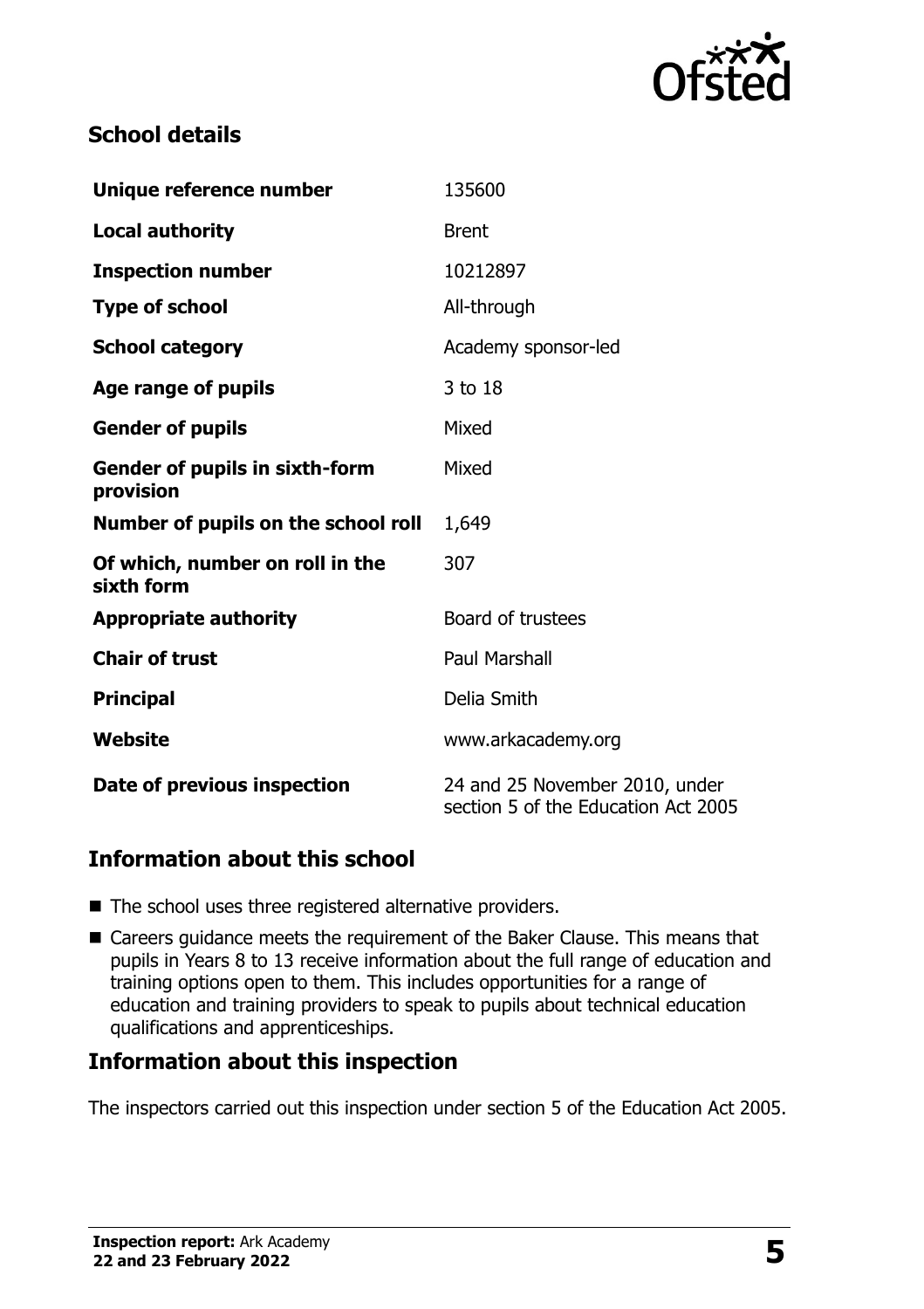

- This was the first routine inspection the school received since the COVID-19 pandemic began. Inspectors discussed the impact of the pandemic with school leaders and have taken that into account in their evaluation of the school.
- Inspectors met with the principal, the primary headteacher and other senior leaders. Inspectors met with the director of secondary education of the trust and the chair of the local governing body.
- **Inspectors did deep dives in these subjects: early reading, English, mathematics,** science, history, design and technology, and art. Inspectors visited lessons, reviewed pupils' work, met with pupils to discuss their learning and hear them read and met with subject leaders and teachers. Inspectors also considered pupils' learning in other subjects, including geography, Spanish, French, psychology and religious education.
- Through discussions with leaders, governors, pupils and staff, inspectors considered how effectively pupils are safeguarded. Inspectors also looked at records related to safeguarding, including records of pre-employment checks carried out before staff are appointed.
- Inspectors met with groups of pupils from both the primary and secondary phases of the school. Pupils' behaviour in lessons and at playtimes was observed.
- Inspectors spoke to a range of staff about safeguarding, behaviour and their workload. Inspectors looked at staff, parent and pupil responses to Ofsted's surveys.

#### **Inspection team**

| Mark Smith, lead inspector | Her Majesty's Inspector |
|----------------------------|-------------------------|
| Alice Clay                 | Her Majesty's Inspector |
| Amy Jackson                | Ofsted Inspector        |
| Bob Hamlyn                 | Her Majesty's Inspector |
| <b>Umbar Sharif</b>        | Ofsted Inspector        |